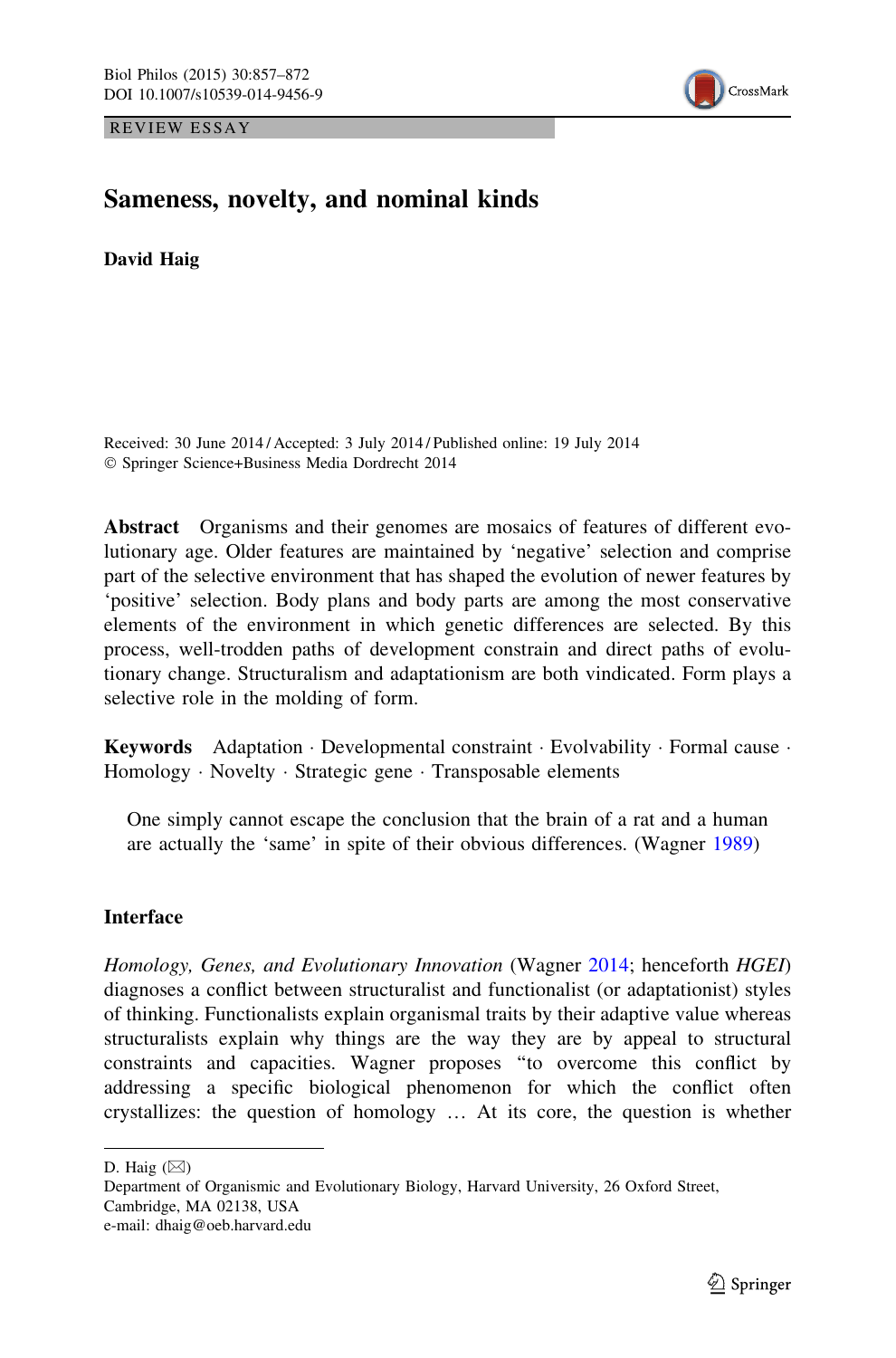homologs exist—that is whether they are natural members of the 'furniture of the world' or whether they are only transient traces of the phylogenetic past. In the latter case, they would have no biological, conceptual, or causal significance. In the former case, homologs would have to play a central role among the concepts of evolutionary theory" (ibid. p. 8). Wagner opts for their central importance.

For Wagner  $(2014)$  $(2014)$ , "the realization that complex organisms/systems have unique and historically contingent variational constraints and biases paves the way for a seamless unification of functionalist and structuralist agenda'' (ibid. p. 19). In this synthesis, conserved structural properties have a causal role in determining how structures vary, and fail to vary, over evolutionary time. Although an olive branch of unification is offered, *HGEI* is written to correct the myopia and astigmatism of adaptationism. Adaptationists, it is suggested, have belittled, misrepresented and misunderstood structuralists and rapprochement should occur on structuralist terms (as befits the injured party). An adaptationist who describes similar phenomena in functionalist language is likely to feel misrepresented and misunderstood and to insist that rapprochement occur on functionalist terms. And thus, an underlying consensus may be obscured by semantic arguments because human nature is quicker to recognize when we are misunderstood than when we have misunderstood.

My adaptationist commentary on *HGEI* is an attempt to seek areas of consensus with structuralists and identify where different perspectives of the same scene seem to tell different stories. Deeply conserved structures are indeed significant parts of the living world and have had profound influences on the course of evolution. This is something an adaptationist should be willing to concede without having to renounce natural selection as a cause of conserved structures.

### Positive and negative selection

Adaptation by natural selection replaces 'old' less-adapted gene sequences by 'new' more-adapted sequences, but natural selection does not cease once the 'old' is replaced by the 'new' because these 'newly old' sequences will inevitably deteriorate unless mutations that impair their function continue to be eliminated by selective deaths. Natural selection is now associated with the failure to replace 'old' more-adapted sequences with 'new' less-adapted sequences. These two faces of natural selection are sometimes labeled positive selection (associated with origin of novel function) and negative selection (associated with *maintenance* of existing function). The selective reasons for the origin of a character may differ from the selective reasons for its maintenance.

Wagner ([2014](#page-15-0)) makes extensive use of 'loss-of-function' mutations to infer 'normal functions' of genes but does not explicitly consider the role of negative selection in the maintenance of conserved aspects of development, rather the role of negative selection is implicit. The genes and regulatory networks that are responsible for developmental constraints are conserved, not because functional changes do not occur, but because functional changes are not tolerated.

Adaptationists and structuralists agree that conserved morphological and genomic features are maintained by negative selection, but often disagree on the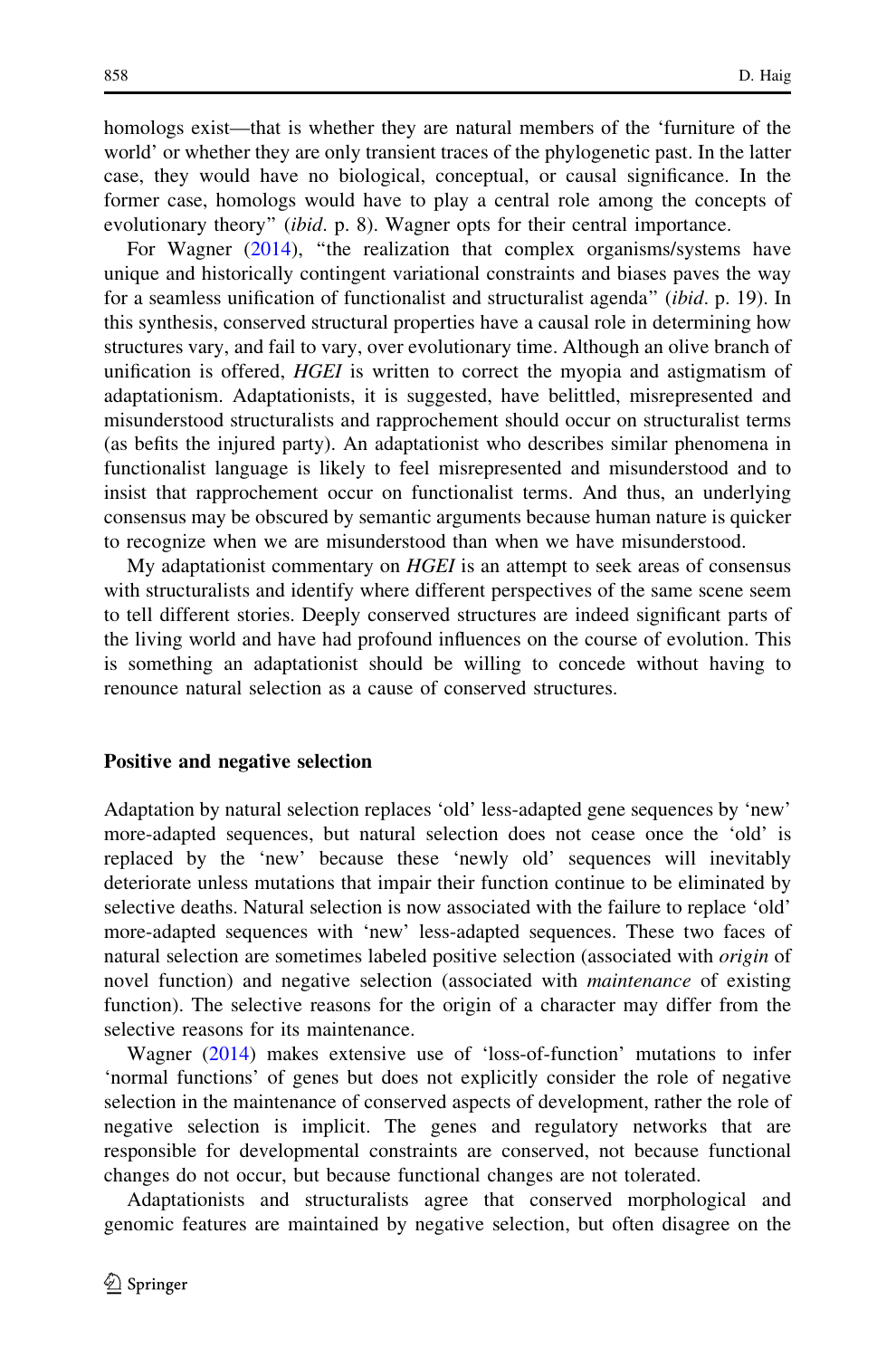interpretation. Many adaptationists would interpret the maintenance of structure in the face of mutation as an expression of the power of natural selection whereas many structuralists would interpret the absence of positive selection as evidence of a constraint on what can evolve. This has been a recipe for mutual misunderstanding.

#### Morphological and genetic homology

Owen's ([1848](#page-15-0)) definition of a homolog as ''the same organ in different animals under every variety of form and function'' is often cited as the first clear statement of the concept of homology although Owen ([1846\)](#page-15-0) himself wrote that in ''illustrating the term homology, I have always felt and stated that I was merely making known the meaning of a term introduced into comparative anatomy long ago, and habitually used in the writings of the philosophical anatomists of Germany and France.'' He saw his own conceptual contribution as distinguishing among general, special, and serial homology: general homology was the relation in which a part stood to ''the ideal or fundamental type''; serial homology the relation between repeated parts within the same body; and special homology the ''essential correspondence'' of the same parts in different species.

Berkeley's [\(1857](#page-13-0)) *Introduction to cryptogamic botany* illustrates how analogy and homology were used shortly before publication of On the origin of species (Darwin [1859\)](#page-14-0): ''Analogy … is always liable to seduce an inattentive or ignorant observer into wrong notions as to the relation of beings between which it exists'' but ''Homology is of far more value; for when true it is founded on a deep knowledge of structure, and is indicative of either close or remote relation.'' Analogy was ''resemblance of function''. Homology was ''correspondence of structure or origin''. Homologous structures were ''identical in essence and origin'' (Berkeley [1857,](#page-13-0) pp. 39–41). The use of 'origin' in these definitions probably referred to ontogeny rather than phylogeny.

Darwin [\(1859](#page-14-0)) proposed that special homology was explained by descent from a common ancestor: ''If we suppose that the ancient progenitor, the archetype as it may be called, had its limbs constructed on the existing general pattern, for whatever purpose they served, we can at once perceive the plain signification of the homologous construction of the limbs throughout the whole class" (ibid., p. 435). Moreover, with archetypes replaced by ancestors, general homology could be understood as special homology between present and past.

After the acceptance that descent with modification was one possible cause of structural resemblance, Lankester ([1870\)](#page-14-0) recommended that 'homology' be discarded and replaced by two new terms: homogeny and homoplasy. He wrote ''Structures which are genetically related, in so far as they have a single representative in a common ancestor may be called homogenous.'' By contrast, ''When identical or nearly similar forces, or environments, act on two or more parts of an organism which are exactly or nearly alike, the resulting modifications of the various parts will be exactly or nearly alike. … I propose to call this type of agreement homóplasis or homóplasy." Homoplasy included "all cases of close resemblance of form which are not traceable to homogeny, all *details* of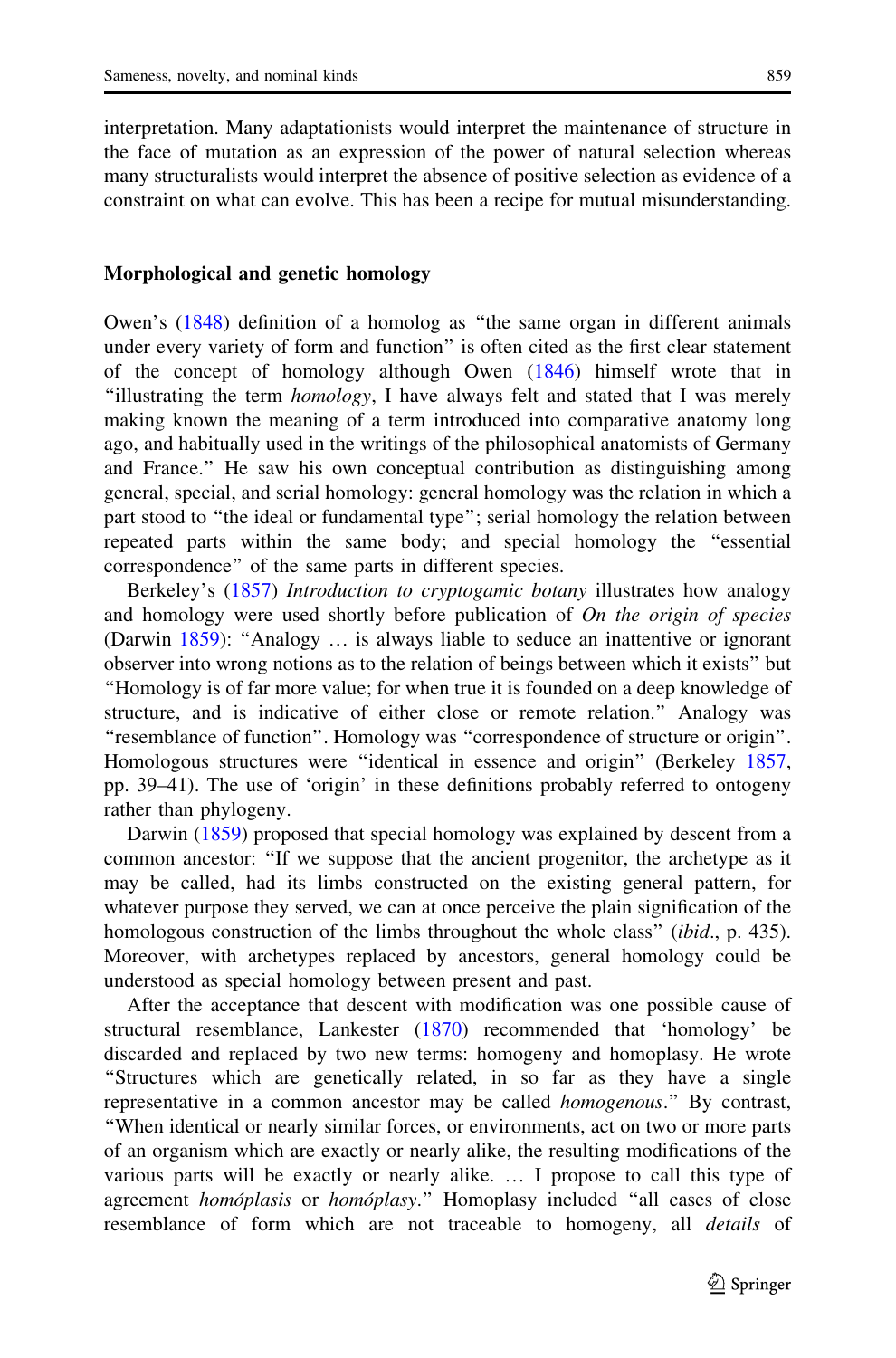resemblance not homogenous, in structures which are broadly homogenous, as well as in structures having no genetic affinity.'' Homogeny depended ''simply on the inheritance of a common part'' whereas homoplasy depended ''on a common action of evoking causes or moulding environment on such homogenous parts, or on parts which for other reasons offer a likeness of material to begin with."

The difference between Darwin's and Lankester's explanation of serial homology is interesting. For Darwin ([1859\)](#page-14-0), serial homology was jointly explained by correlations of growth and descent. ''The several parts of the body which are homologous, and which, at an early embryonic period, are alike, seem liable to vary in an allied manner: we see this in the right and left sides of the body varying in the same manner; in the front and hind legs, and even in the jaws and limbs, varying together, for the lower jaw is believed to be homologous to the limbs'' (ibid., p. 143). Repeated parts were primordially similar but had diverged in form by natural selection to perform diverse functions. Nevertheless, ''we need not wonder in discovering in such parts or organs, a certain degree of fundamental resemblance, retained by the strong principle of inheritance'' (ibid., p. 438).

For Lankester [\(1870](#page-14-0)), serial homology was homoplasy. Forelimbs and hindlimbs could not descend from the same part. Therefore, their concerted evolution must be explained by similar external forces acting on similar, but independently malleable, parts. Lankester probably believed in the direct inheritance of form, with inheritance akin to memory. A change to the forelimb of a progenitor could be 'remembered' as a corresponding change in the forelimbs of descendants, but how could a change to an ancestral forelimb be 'remembered' by subsequent hindlimbs? What is missing in Lankester's account is Darwin's appeal to 'internal' correlations of growth.

Weismann [\(1890](#page-15-0)) recognized that contemporary enthusiasm for the inheritance of acquired characteristics was based on a model of inheritance in which changes to a parental part were directly communicated to the filial part ('direct inheritance of form'). He championed an alternative model in which offspring inherited determinants of form. The determinants were inherited in nuclear chromatin but were expressed in cytoplasm. Serial homology and 'correlations of growth' could now be explained by the expression of the same determinants in different locations within the body. These hereditary factors were conceptualized as genes in the years after rediscovery of Mendel's experiments.

A concept of genetic homology arose from the theory that genes were physical structures with precise locations on chromosomes. Chromosomes of the same form paired at meiosis and were recognized as homologs. Genes at the same location on homologous chromosomes were alleles. If alleles could trace their lineage back to a single material gene then genetic homology could be rooted in common ancestry. Greater precision was given to the concept of genetic homology with the discovery of the double helix. Two DNA sequences were homologous if both were derived from a common ancestral template via unbroken chains of replication.

The ancestry of a set of nucleic acid sequences coalesces in their most recent common template. Once genetic homology was defined as descent from the same template, homologous sequences need no longer exist at the same chromosomal locus nor need different parts of a sequence have the same ancestry. An ancestral sequence could leave descendants at multiple chromosomal locations by gene duplication and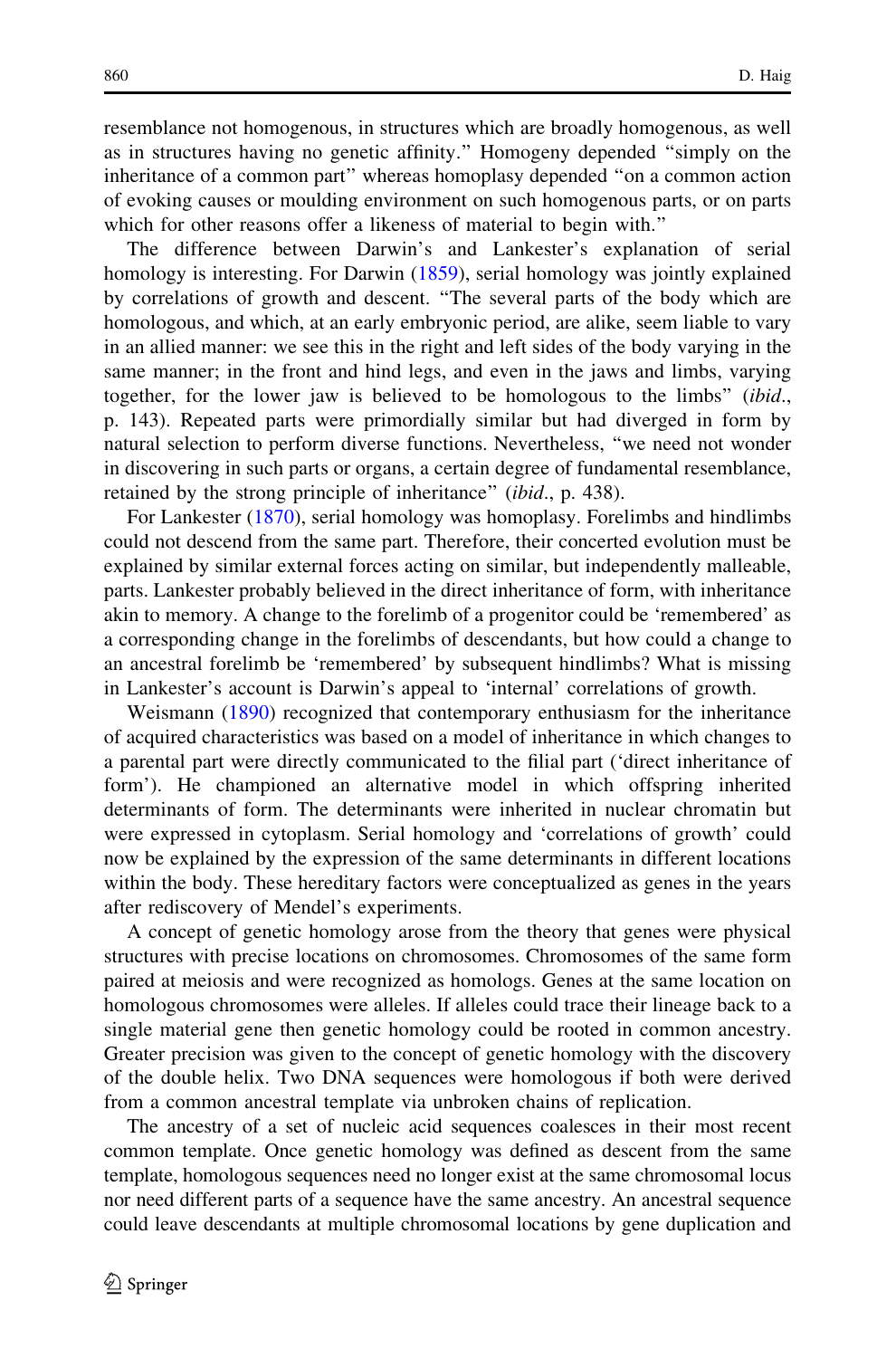genome rearrangements (Fitch [1970](#page-14-0)). Moreover, cutting and splicing could create novel sequences with parts that coalesce in different ancestral templates.

At first sight, genetic homology provides a means of identifying morphological homologs: two forms are homologous if their development is determined by homologous genes. However, epigenetic processes mean there can be no simple mapping of genotypic determinants to phenotypic forms. Body parts are generated anew in each generation by interaction of many genes in environmental context (Waddington [1957\)](#page-15-0). Although the question whether two DNA sequences are derived from a common template is relatively well-defined, the question whether two parts have evolved from the same ancestral part is problematic. ''Characters are not literally derived from other characters. Organs are not descended from other organs, nor are they inherited from ancestors'' (Cartmill [1994](#page-14-0)).

One resolution of this problem would be to reject talk of morphological homology as conceptually incoherent and restrict attributions of homology to DNA sequences. Such an approach would investigate the genetic architecture that underlies a character's development and ascertain how these networks and associated characters have been transformed in multiple lineages over evolutionary time. From this eliminationist perspective, the morphologist's question whether the phyllode of an Acacia is 'really' a leaf or a petiole (Boke [1940](#page-14-0)) would be seen as wrong-headed. Rather, the developmental mechanisms that produce 'phyllodes' would be dissected and the similarities and dissimilarities of this machinery with the mechanisms that produce 'leaves' and 'petioles' in related taxa would be described. The ontological question whether two parts belonged to the same or different kinds would lose meaning as more was learnt about the mechanistic reasons for their similarities and dissimilarities. One could still talk of 'leaves,' 'petioles,' and 'phyllodes' as terms of convenience without having an ontological commitment to leaves and petioles as natural kinds.

The problem with defining homologs as 'the same organ under every variety of form' is that there are no unambiguous criteria for deciding when organs of different form are the same and when they are different. This problem was not resolved by replacing archetypes by ancestors. Nor was it resolved by replacing belief in the direct inheritance of form with belief in the inheritance of determinants of form, especially when determinants were identified by their effects on form.

By contrast to problems with attributions of morphological homology, templated replication of nucleic acids does provide a simple interpretation of claims that two sequences are derived from a common ancestral sequence. For many purposes, coalescence of gene sequences provides a perfectly adequate concept of homology. Nevertheless, practical situations will remain in which information about genetic mechanisms is unavailable but one would like to make statements about common 'ancestry' of morphological features. One could then employ concepts of morphological homology as heuristic tools without a metaphysical commitment to homologs as natural kinds.

## Characters and states

Wagner ([2014\)](#page-15-0) advocates investigation of how the gene networks underlying character development have evolved, but his purpose is not to supplant the classical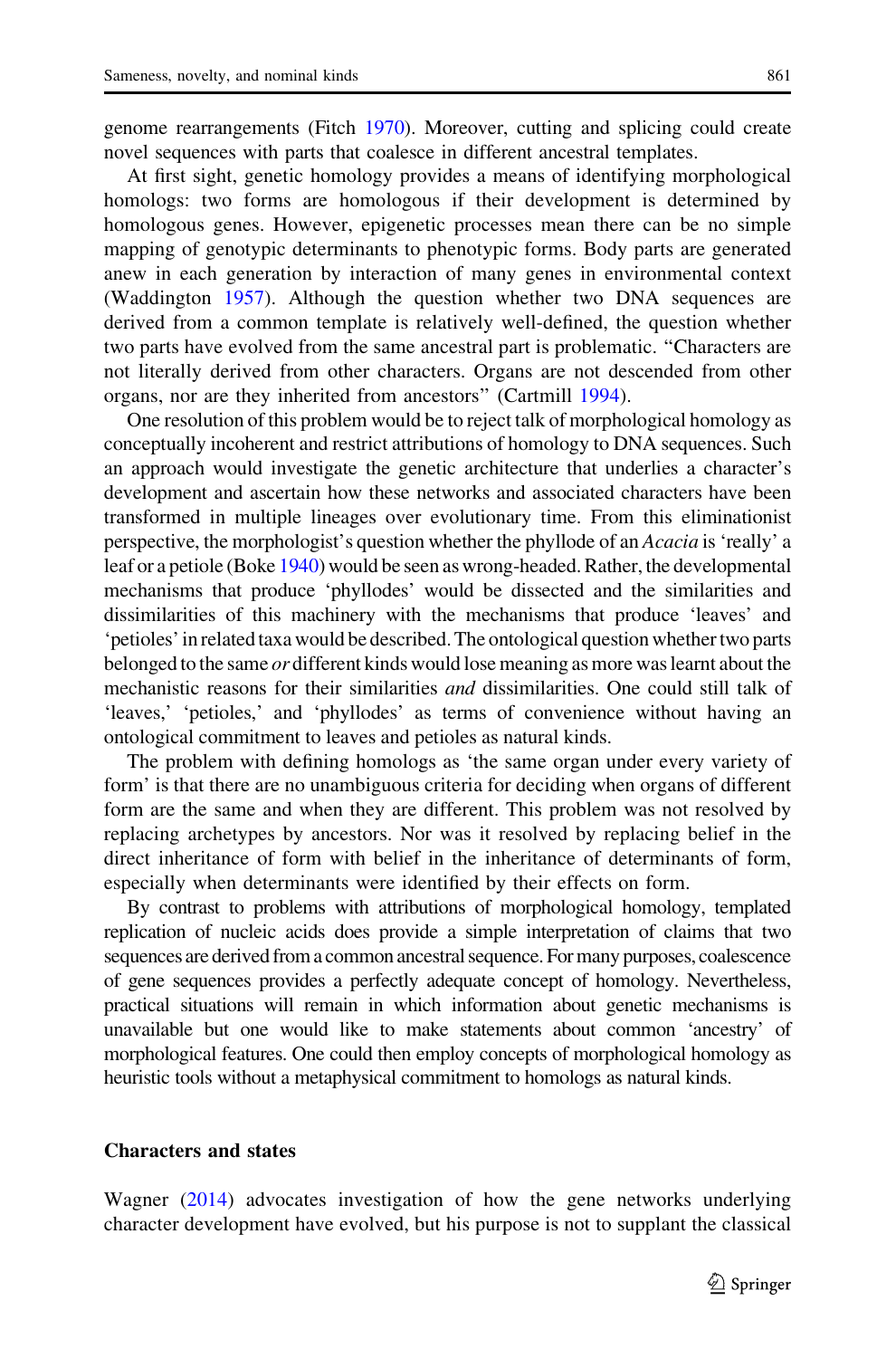concept of morphological homology with one based on genetic homology. Rather, he seeks to identify the aspects of genetic control that form the mechanistic basis of character identity. Homology, he writes, ''reflects the developmental organization of organisms'' (ibid. p. 72). The division of bodies into homologs carves an organism at its joints, sometimes literally. Body parts exhibit evolutionary continuity that transcends changes in most aspects of the genetic control of their development.

Wagner's model of character development distinguishes character identities from character states and recognizes three tiers of genetic control. The first tier is responsible for positional cues and the third for the realization of character state. The crucial middle tier is the Character Identity Network (ChIN). ChINs are mutually-exclusive functional units that are more strongly conserved than the other tiers, thus creating continuity of character identity and quasi-autonomy from other characters despite changes of character state and location. Character identity in this model corresponds to the "same organ" and character state to "every variety of form and function'' in Owen's definition of homologs. As a corollary, HGEI distinguishes between evolutionary modification of character states (adaptation) and origin of new character identities (novelty). Wagner proposes that the genetic changes that create novelty often differ in kind from those that produce adaptation.

The vertebrate lens exemplifies a body part that can be homologized among species. Wagner [\(2014](#page-15-0)) uses the lens to illustrate how homologous organs need not have the same developmental origin nor follow the same ontogenetic pathway. When the lens of a newt is removed, a new lens develops from marginal cells of the iris even though a lens usually develops from ectodermal cells of the embryonic eye cup (ibid. p. 84). One might say that the old and regenerated lenses are serially homologous in time.

Mature lens cells lack nuclei and consist of 30–50 % protein in aqueous solution. The most abundant lens proteins are called crystallins and function in the refraction of light (Graw [2009\)](#page-14-0). Different enzymes have been recruited as crystallins in different taxa (Wistow [1993](#page-15-0); Piatigorsky [2007\)](#page-15-0). For example, lactate dehydrogenase A (LDH-A) has been recruited as the  $v$ -crystallin of the platypus (van Rheede et al. [2003\)](#page-15-0) whereas lactate dehydrogenase B (LDH-B) has been recruited as the ecrystallin of crocodiles and birds (Wistow et al. [1987](#page-15-0); Brunekreef et al. [1996\)](#page-14-0). The genes that encode LDH-A and LDH-B diverged from each other after a wholegenome duplication that occurred early in vertebrate evolution (Stock et al. [1997\)](#page-15-0). The principal requirement to serve as a crystallin is that a protein remain in solution at high concentration to maintain lens transparency without aggregation to form cataracts. This property must be exceptionally stable because lenses must function for the life of an animal without protein turnover. Conserved properties of lactate dehydrogenases, such as solubility and compact structure, probably predisposed LDH-A and LDH-B for 'independent' cooption as crystallins in archosaurs and monotremes.

Can a principled distinction be maintained between characters and states? The presence of  $\varepsilon$ - and v-crystallins are character states of the lens, but, does an enzyme's cooption as a crystallin also create a new character? Is this a minor regulatory change, a mere tweaking of expression levels in the lens, or a novelty, an enzyme doing double-duty as a structural protein? There are many features of lenses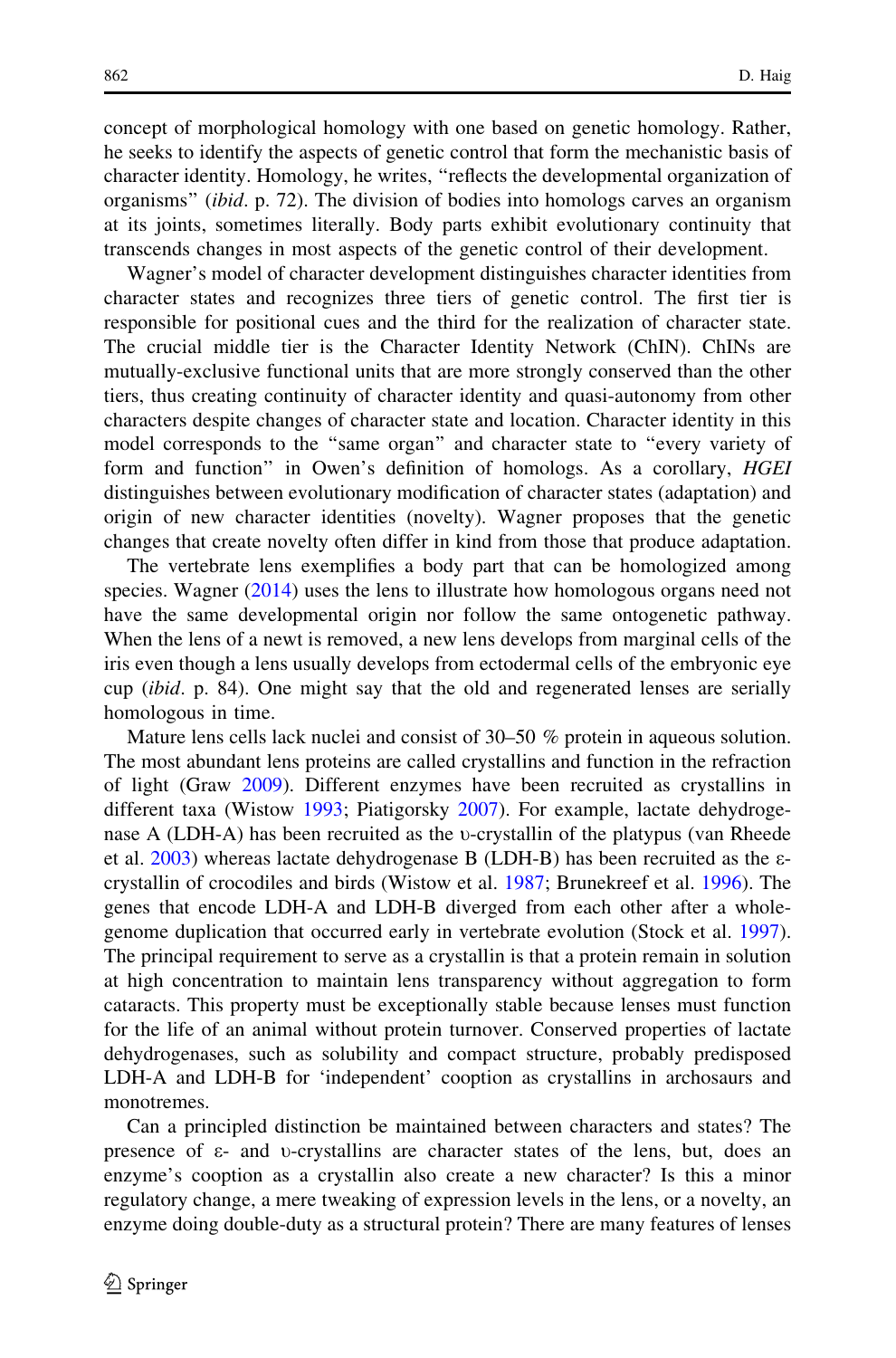about which one could make meaningful statements of shared or non-shared ancestry. Wagner ([2014\)](#page-15-0) sees the failure of the historical concept of homology to clearly distinguish between characters and their states as a weakness because it replaces a notion of sameness with one of residual similarity (ibid. p. 73), but a rigid state/identity distinction risks restricting attributions of homology to individualized parts with chiseled ChINs.

## Natural and nominal kinds

Wagner [\(2014](#page-15-0)) recognizes boundaries are blurred between character identities and states but denies that the existence of a continuum undermines his advocacy of a state/identity distinction because things toward one end of the continuum are clearly character states whereas things toward the other end are clearly character identities (ibid. p. 198). More generally, he recognizes a continuum of conservation from the relatively invariant to the evolutionarily ephemeral, but champions a philosophical position that highly-conserved attributes are sufficiently stable to be defining properties of natural kinds.

Wagner's [\(2014](#page-15-0)) major reason for considering biological kinds to be classes rather than evolutionary individuals is that homologs and taxa can possess invariant properties. Thus, ''the 'essence' of being a eukaryote resides in the manner in which their cells are organized and how their genetic material is packaged'' (ibid. p. 236). But this essence excludes most dinoflagellates from the ranks of eukaryotes. Dinoflagellate nuclei contain abundant DNA uncomplexed with histones and organized as permanently condensed, liquid crystalline chromosomes. Other morphological and molecular characters however clearly indicate that dinoflagellates evolved from within the alveolate clade of eukaryotes (Gornik et al. [2012\)](#page-14-0). One could undoubtedly modify the 'defining characters' of eukaryotes to include dinoflagellates but this new definition would be vulnerable to the next exception that probed the rule. It seems simpler to define eukaryotes as an 'individual' with a unique evolutionary history than as a class defined by particular characters.

Consider vertebrate kidneys. Kidneys develop from nephrogenic cords of mesoderm. The embryonic pronephros differentiates from the cranial end of a nephrogenic cord. The mesonephros subsequently develops from more caudal regions of the cord and replaces the pronephros as it degenerates. The adult kidney of fish and amphibians is considered to be a mesonephros, but the mesonephros is replaced as the functional adult kidney of reptiles (including birds) and mammals by a metanephros that develops from the far caudal cord, although parts of the mesonephros persist as ducts of the male epididymis. Neither fish nor amphibians possess a metanephros (Hamilton et al. [1947\)](#page-14-0).

Pronephros, mesonephros, and metanephros are serial homologs. Mesonephric kidneys of amphibians and epididymal ducts of mammals are special homologs. How can one define kidneys as a class of which all members are mutual homologs but no non-members are homologs? Is the epididymis a kidney in disguise or do epididymides possess their own character identity? Do the mesonephric kidneys of amphibians and metanephric kidneys of mammals belong to the same or different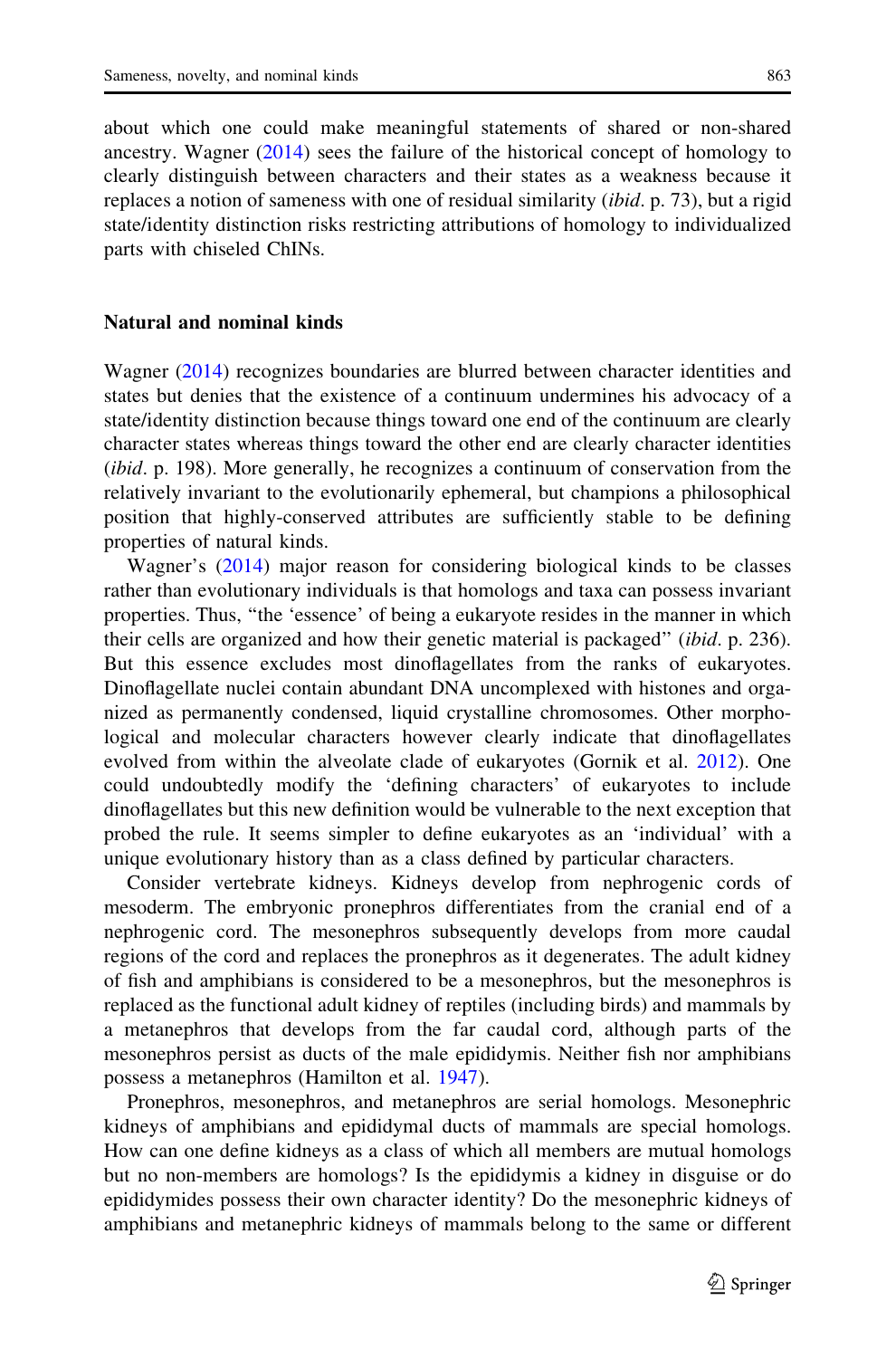classes? Answers could be found for each of these questions that would rescue 'kidney' or 'metanephros' or 'epididymis' as natural kinds, at least temporarily, but such answers must be sought anew for each and every homologous part and such ad hoc solutions must be revised each time something is found that does not fit neatly an existing definition.

Wagner ([2014\)](#page-15-0) prefers precise definitions to fuzzy concepts and rejects the idea that homologs are nominal kinds, but his depiction of nominal kinds as ''simple arbitrary summaries'' and ''human-made distinctions for our own convenience … otherwise meaningless'' (ibid. pp. 229–230) stacks the deck against nominalism. A nominalist could counter that all categories are human constructs but some are less arbitrary, and more useful, than others. Indeed, a consistent nominalist would not object to useful categories being labelled natural kinds because she would accept that 'natural kind' is itself a nominal kind that represents whatever a linguistic community chooses it to mean.

Wagner ([2014\)](#page-15-0) disarmingly acknowledges that nothing in *HGEI* should be construed as a formal definition. Rather he sees his book as presenting models that will evolve into precise definitions as more is learnt about developmental mechanisms *(ibid.* pp. 242–4). The opposite may be true. As more is learnt, more forms may sit uncomfortably with respect to any definition one may care to propose. The nominalist would concede that homology concepts are useful tools but would affirm that different tools are suited to different tasks. In her pluralist view, different disciplines will inevitably adopt different homology concepts, just as different disciplines employ different species concepts.

The identification of homologous parts in disparate organisms is often presented as conclusive evidence for their evolutionary descent from a common ancestor but this commonplace argument hides an ontological tension. Evolutionary thought is inimical to rigorous definitions and well-defined categories because it concerns processes by which things of one kind become things of other kinds, whereas attributions of homology attempt to capture that which remains unchanged despite transformations of form and function. The more things change, the more they remain the same.

#### Novelty and adaptation

Wagner ([2014\)](#page-15-0) argues that the ''origin of homologs'' is distinct from ''their modification by natural selection" *(ibid. p. 43)*. He writes "It is conceptually ... necessary to distinguish between the evolution of adaptations and the origin of novelties'' because ''there are a number of features characteristic of novelties that make it unlikely that the adaptationist program will give us satisfactory answers'' (ibid. pp. 121–3). In particular, the genetic rewiring of regulatory networks that creates novelties differs in kind from the mere tweaking of existing pathways that produces adaptation. As a consequence, ''innovation is a different kind of process than is adaptation, which is usually studied within populations at the microevolutionary level'' (ibid. p. 209). Novelties are both rare and pregnant with possibilities.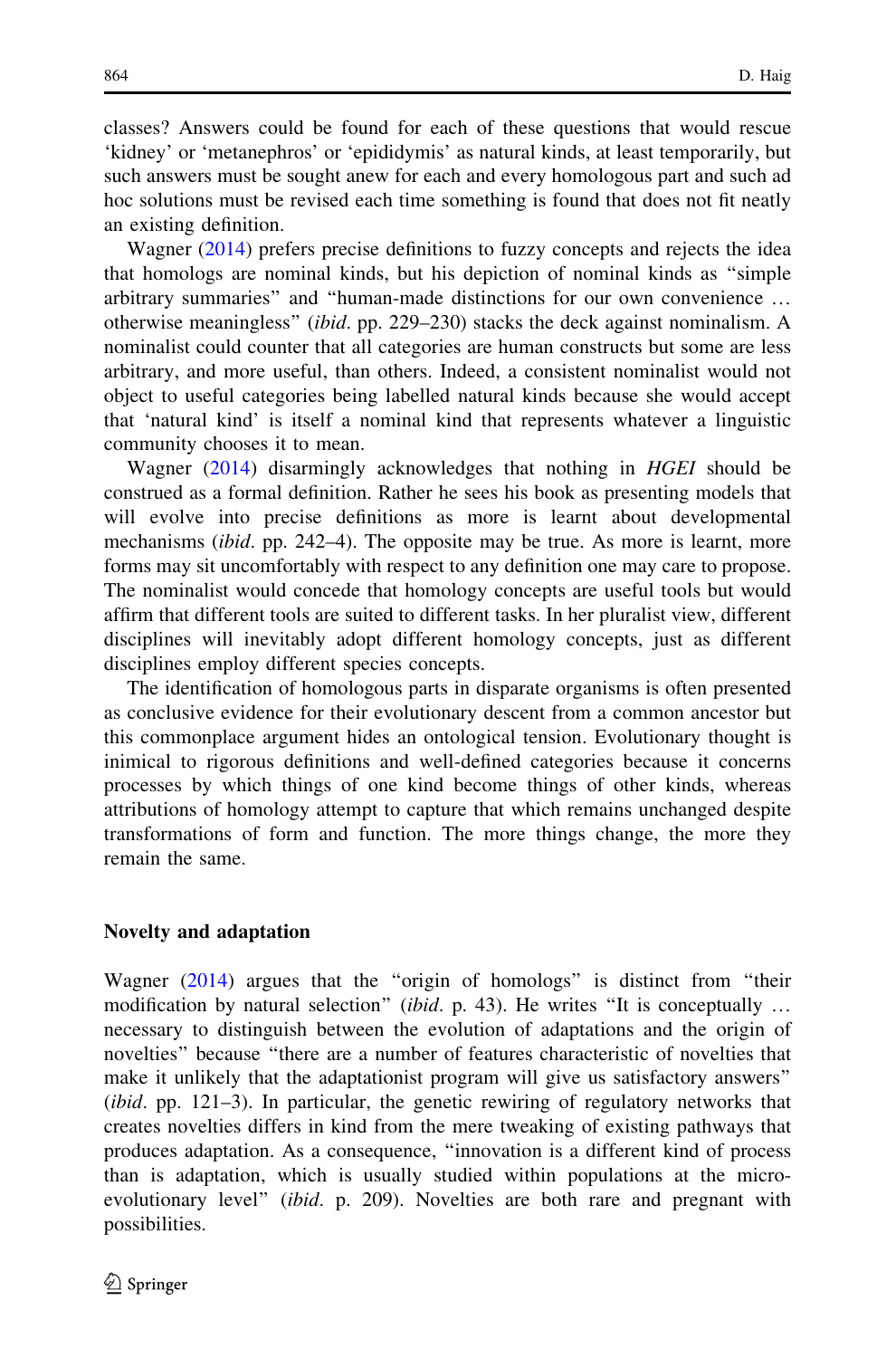There is more than one way to carve evolutionary biology at the joints. Wagner [\(2014](#page-15-0), pp. 10–12) equates adaptationism with population genetics, but many population geneticists would deny the adaptationist label and many adaptationists would agree with Wagner that the genetic variation currently segregating in populations is not typical of the genetic changes that were responsible for major evolutionary innovations. As Eshel ([1996\)](#page-14-0) has argued, short-term and long-term evolution proceed by ''radically different rules'' because the short-term models of population genetics employ different equilibrium concepts from the long-term models of adaptationists. The postulate that ''the behaviour of the long-term process can be fully understood by extrapolation of the analytically well-defined short-term process … is mathematically wrong.''

Wagner [\(2014](#page-15-0)) consistently downplays the role of adaptation in the genesis of novelty and it is here that he parts company with adaptationists: ''the specific new potential of a novelty can hardly be 'seen' by natural selection that originally selected the new trait''; and ''it is unlikely that natural selection can provide a satisfactory account of the fact that feathers turned out to be able to support flight, whereas hair did not" *(ibid. p. 123)*. But no adaptationist would ascribe prescience to natural selection. The evolutionary potential of an innovation is always recognized in hindsight, with some changes judged retrospectively more significant than others.

Wagner ([2014\)](#page-15-0) ascribes significant responsibility for determining the direction of evolutionary change to sources of variation rather than assigning the sole directive role to the sifting of this variation by natural selection. In particular, he proposes that rewiring of genetic networks does not occur by natural selection of point mutations but by co-option of ready-made promoters from transposable elements that are only episodically active and lineage specific. ''Evidence that transposable elements play a major role in the evolution of gene regulatory networks affects various uniformitarian ideas that are broadly accepted in evolutionary biology. … It is not far-fetched then to think that the evolutionary fate of a lineage is strongly influenced and different from that of other lineages, in part, because of the nature of genomic parasites that infect its genome at any point in time'' (ibid. p. 207).

Fisher [\(1934](#page-14-0)) articulated the standard adaptationist critique of theories that ascribe the ''effective guidance of the evolutionary process to the agencies which cause mutation.'' He acknowledged mutation ''as a condition which renders evolution possible'' but assigned the creative agency to the selective processes that eliminate all but a small minority of mutations. Most adaptationists would now construe 'mutation' to include insertions of transposable elements and would emphasize that most insertions, like most point mutations, are deleterious or selectively neutral. Deleterious insertions are eliminated by negative selection whereas neutral insertions either drift to extinction or are eventually degraded by mutation. Only a small minority of insertions are preserved by positive selection, those that serendipitously enhance adaptation (Haig [2012a](#page-14-0)).

The analogy of circuit rewiring may be helpful. Transistors and integrated circuits have revolutionized what is technologically possible, but not all circuits can be readily reconfigured as new devices. Wagner suggests adaptationists overemphasize the role of unconstrained natural selection and pay insufficient attention to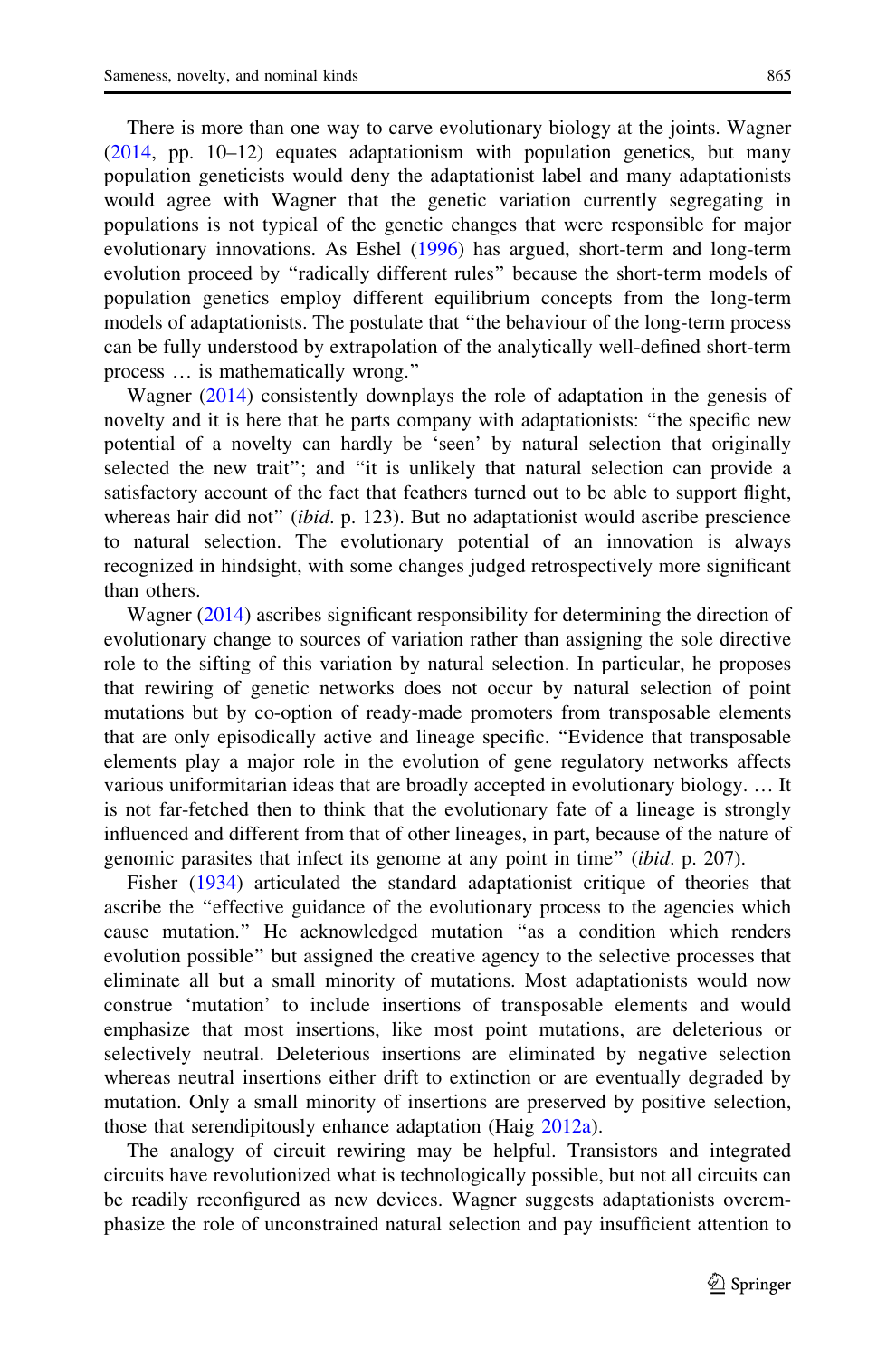the properties of components and existing circuits. Adaptationists argue that components do not self-assemble into novel gadgets without an electrical engineer. They emphasize the role of the engineer (natural selection), both in assembly of circuits and origin of components.

Consider the expression of prolactin (PRL) in the endometrium of elephants, rodents, and primates but not in the endometrium of rabbits, pigs, dogs, armadillos, or opossums (Emera et al. [2012\)](#page-14-0). Three independent origins of endometrial PRL expression are associated with insertions from four families of transposable elements (TEs) that occurred at different times during mammalian evolution (Lynch et al. [2008;](#page-14-0) Emera et al. [2012\)](#page-14-0). Some insertions were not associated with endometrial expression for many millions of years (Emera and Wagner [2012a\)](#page-14-0). All these insertions survived the sieve of natural selection, but there were undoubtedly many more insertions in PRL genes that have not left descendants or detectable traces in extant genomes. Are we to understand that endometrial expression would be adaptive in all mammals but an endometrial promoter never arose in the lineages of rabbits, pigs, dogs, or armadillos because of the absence of the right kind of TE? Or should we conclude that endometrial expression has arisen many times but has only been retained by natural selection in three lineages? Are TEs responsible for the origin of novelty or is the creative agency the winnowing of insertions by natural selection? Do TEs rewire regulatory networks or does natural selection rewire networks using their promoters as handy components?

TEs (including retroviruses) are suggested to have rewired endometrial and placental regulatory networks (Cohen et al. [2009;](#page-14-0) Lynch et al. [2011;](#page-14-0) Emera and Wagner [2012b;](#page-14-0) Chuong [2013;](#page-14-0) Chuong et al. [2013\)](#page-14-0). Although TE insertions can occur almost anywhere in the genome, including in crystallin genes (Nag et al. [2007\)](#page-14-0), their promoters have never been reported to confer lens-specific expression, or rewire regulatory networks of the lens, despite the recruitment of diverse genes as crystallins during vertebrate evolution (Wistow [1993\)](#page-15-0). Retroviruses are probably a source of placenta-specific and endometrium-specific promoters because retroviral expression in these tissues facilitates infectious transmission between mother and child (Haig [2012a](#page-14-0), [2013\)](#page-14-0), but retroviruses are not expected to possess lens-specific promoters because replication in lenses does not facilitate retroviral transmission.

The endometrium and placenta appear to be more rapidly evolving than the lens. Wagner would assign much of the credit for accelerated evolution at the maternalfetal interface to TEs as a source of saltatory genetic variation. An adaptationist would explain rapid evolution of tissues that separate mother and fetus as an outcome of antagonistic selection between genes expressed in the maternal endometrium and genes expressed in the fetal placenta; between genes of maternal and paternal origin in the placenta; and between retroviral adaptations and the defenses of maternal and filial hosts (Haig [1993](#page-14-0), [2008a](#page-14-0), [2012a\)](#page-14-0).

#### Modularity and evolvability

A genome's nucleic acid sequence can be likened to the software of a robotic control system. Among the important tasks that it must control is the assembly of its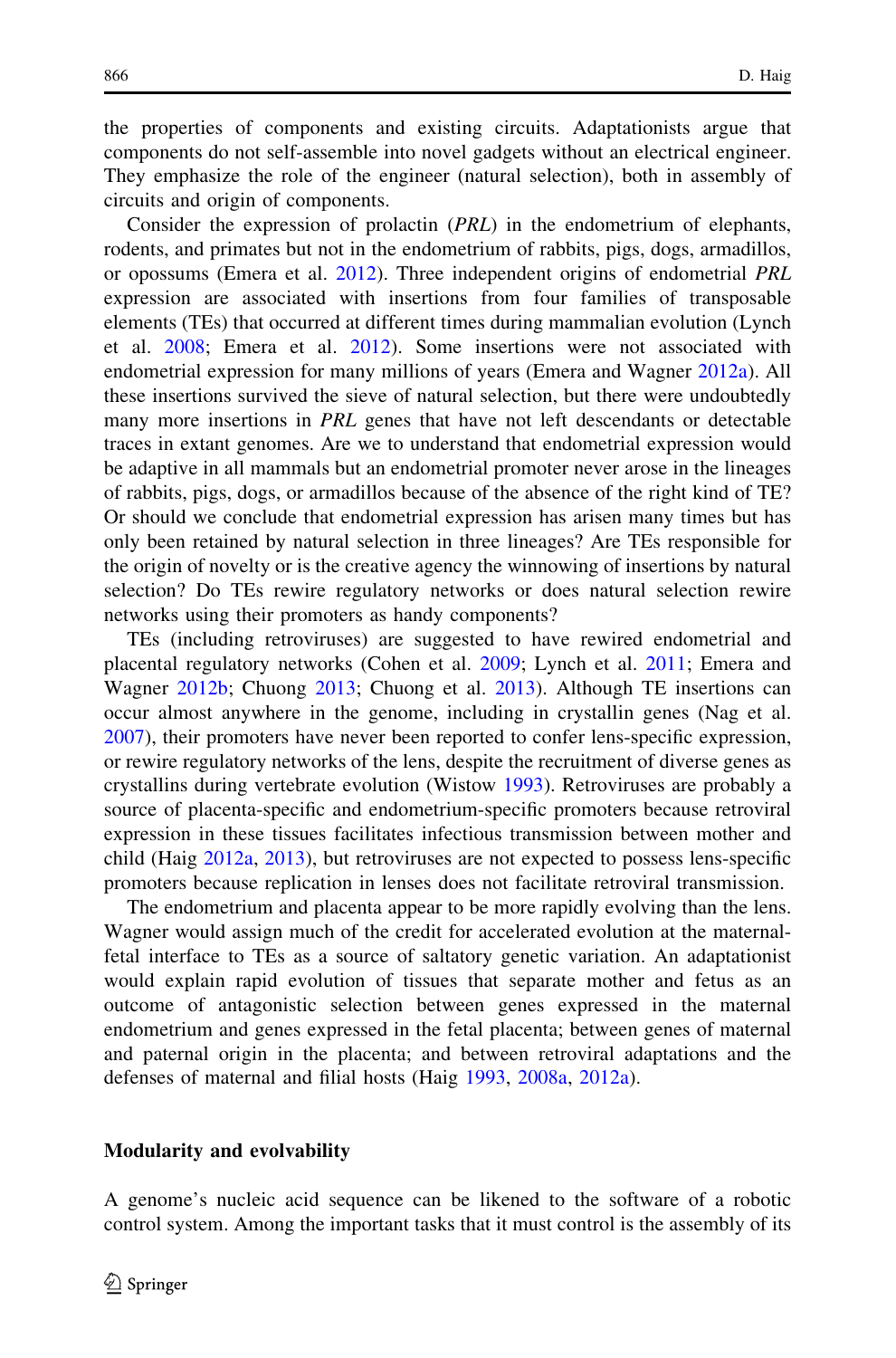own hardware. Such metaphors, of organisms as robots and genomes as software, are often dismissed because the metaphors devalue organismal autonomy and privilege genes over environment. But the objections seem overstated. Useful robots regularly make autonomous decisions and adjust their behavior in response to environmental inputs (Haig [2008b](#page-14-0)). Comparisons between genetic and robotic control systems are useful, both for the similarities and dissimilarities revealed.

Software engineering encompasses synchronic goals—writing software that is useful now—and diachronic goals—writing software that will be easy to modify in the future. With respect to future modification, software should be robust so that changes do not break what already works and open-ended so new functions can be integrated with minimal change (Calcott [2014](#page-14-0)). Software development is usually decomposed into manageable parts that can be independently programmed with a separate interface that calls upon modules as needed. Modular design has synchronic benefits—division of labor (separate teams can work simultaneously on distinct tasks without needing to constantly communicate) and comprehensibility (system function can be studied one module at a time)—overlapping with diachronic benefits—reduced pleiotropy (changes within a module do not ramify to other parts of the program) and re-use (self-contained modules can be adapted for novel functions) (Parnas [1972;](#page-15-0) Calcott [2014](#page-14-0)).

The diachronic benefits of modular software probably translate to genetic evolution but the synchronic benefits may not. In software engineering, each module is tested and debugged before interactions among modules and global functioning are tested. When the assembled system does not perform as intended, modularity facilitates the isolation and correction of problems (trouble-shooting). Natural selection does not divide labor among teams, cannot comprehend the code that it generates, and does not isolate problems before correcting them. Modules (if these exist) are not tested individually but as an ensemble. Negative selection to maintain existing genetic code is costly. An organism must die without progeny to eliminate a bug in any part of the system. These costs of negative selection create an advantage for using the same code for multiple functions (pleiotropy) because a lethal failure to perform one function purifies shared code for all functions.<sup>1</sup>

Modularity and evolvability can be designed features of software but can they be evolved properties of genetic systems? Programmers can anticipate future needs, but natural selection lacks foresight. For Lynch [\(2007](#page-14-0)), "there is no compelling empirical or theoretical evidence that complexity, redundancy or other features of genetic pathways are promoted by natural selection'' whereas for Calcott ([2014\)](#page-14-0), ''complex integrated systems, whether evolved or engineered, share structural properties that affect how easily they can be modified to change what they do.'' Lynch sees most proposals about the evolution of evolvability as adaptationist overreach whereas Calcott sees evolvability as distinct from adaptation. Evolutionary arguments about evolvability are a semantic morass (Sniegowski and Murphy [2006\)](#page-15-0).

 $1$  Costs of selective death are reduced if there is postzygotic provisioning of offspring because death can occur before full commitment of effort (Hamilton [1966;](#page-14-0) Hastings [2000\)](#page-14-0). Some copying errors are detected and corrected by proof-reading mechanisms during DNA replication. These mechanisms are analogous to error-correcting properties of computer code.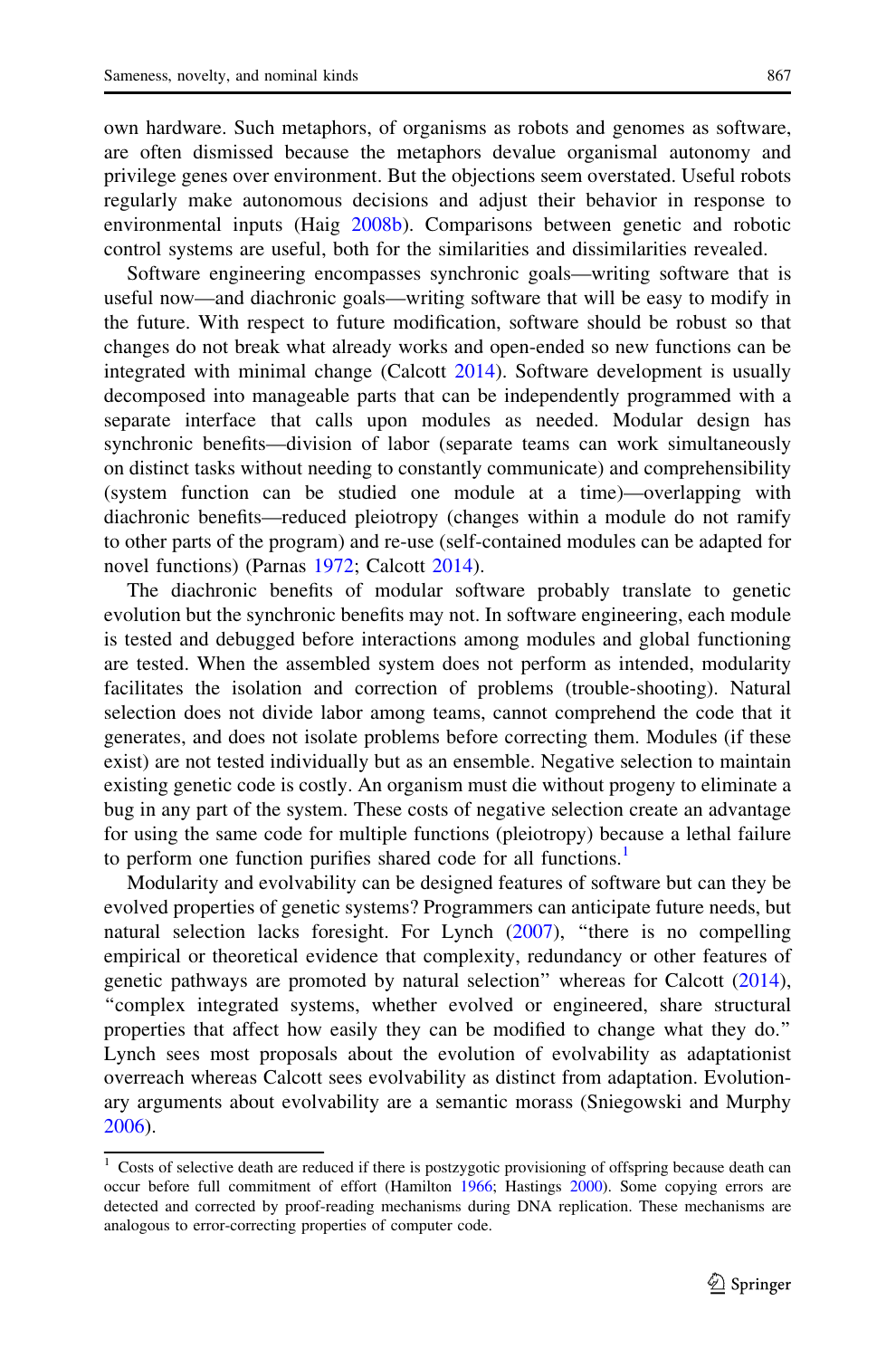When algorithms evolve to solve a task rather than are designed to solve the task, the evolved algorithms provide mixed support for the idea that natural selection favors modular architectures. Nonmodular algorithms tend to outperform modular algorithms when given a unitary task. Modularity, if initially present, tends to break down because there are many possible connections that break modularity and increase fitness. On the other hand, algorithms spontaneously evolve modularity if given multiple tasks that alternate in a regular fashion (Kashtan and Alon [2005\)](#page-14-0).

If the source code of a successful software package were examined, some parts of the code would be highly conserved and others would have undergone extensive change since the earliest versions. Some modules might have entirely changed their code while maintaining conserved function and conserved links to other modules. By contrast, if the evolution of a once successful software package were examined, the source code would be found to have initially undergone updating and addition of new functions, then updates slowed and eventually ceased, although the package continued to be used by an ever dwindling number of users until its eventual extinction. There are many reasons why packages become 'extinct' but one factor could be structural features of the source code that were not conducive to efficient updating and modification for new uses. By such a process, one would observe preferential survival of more evolvable software.

Every genome encodes features that are anciently conserved because changes are not compatible with a viable organism. Some of these developmental constraints may be more or less conducive to changes in other features that allow adaptation to changing environments. Thus differential extinction will result in the preferential survival of lineages with more evolvable genomes. This selection among lineages can be considered to choose among developmental constraints. Over evolutionary time, 'good' constraints that promote long-term survival in a changing world, or prevent a lineage falling into short-term evolutionary traps, will tend to be preserved whereas 'bad' constraints that impede adaptive change will be eliminated.

I believe consensus exists between structuralists and adaptationists about what might be called 'clade selection' of evolvability or evolutionary constraints where the latter are conserved features that influence evolutionary outcomes. However, clade selection is not sufficient. Conserved features must be maintained by negative selection within populations. One can ask whether loss of evolvability is one of the reasons for a feature's maintenance by negative selection or whether effects on evolvability are incidental byproducts of negative selection for individual benefits. In general, mechanisms maintained by immediate benefits to organisms will be more robust than mechanisms maintained by effects on evolvability. One could also ask about the reasons for the origin of constraints by positive selection and whether there are reasons why positive selection for immediate benefits should favor mechanisms that have enhanced evolvability as a byproduct.

Hypoxic cells of vertebrates release signals that trigger nearby blood vessels to grow toward the hypoxic region, alleviating hypoxia. This mechanism enhances evolvability because body parts are automatically supplied with blood vessels as they evolve new shapes (Gerhart and Kirschner [2009\)](#page-14-0), but the mechanism is maintained by individual-level selection because organisms in which it malfunctions experience immediate costs. The benefit of enhanced evolvability for the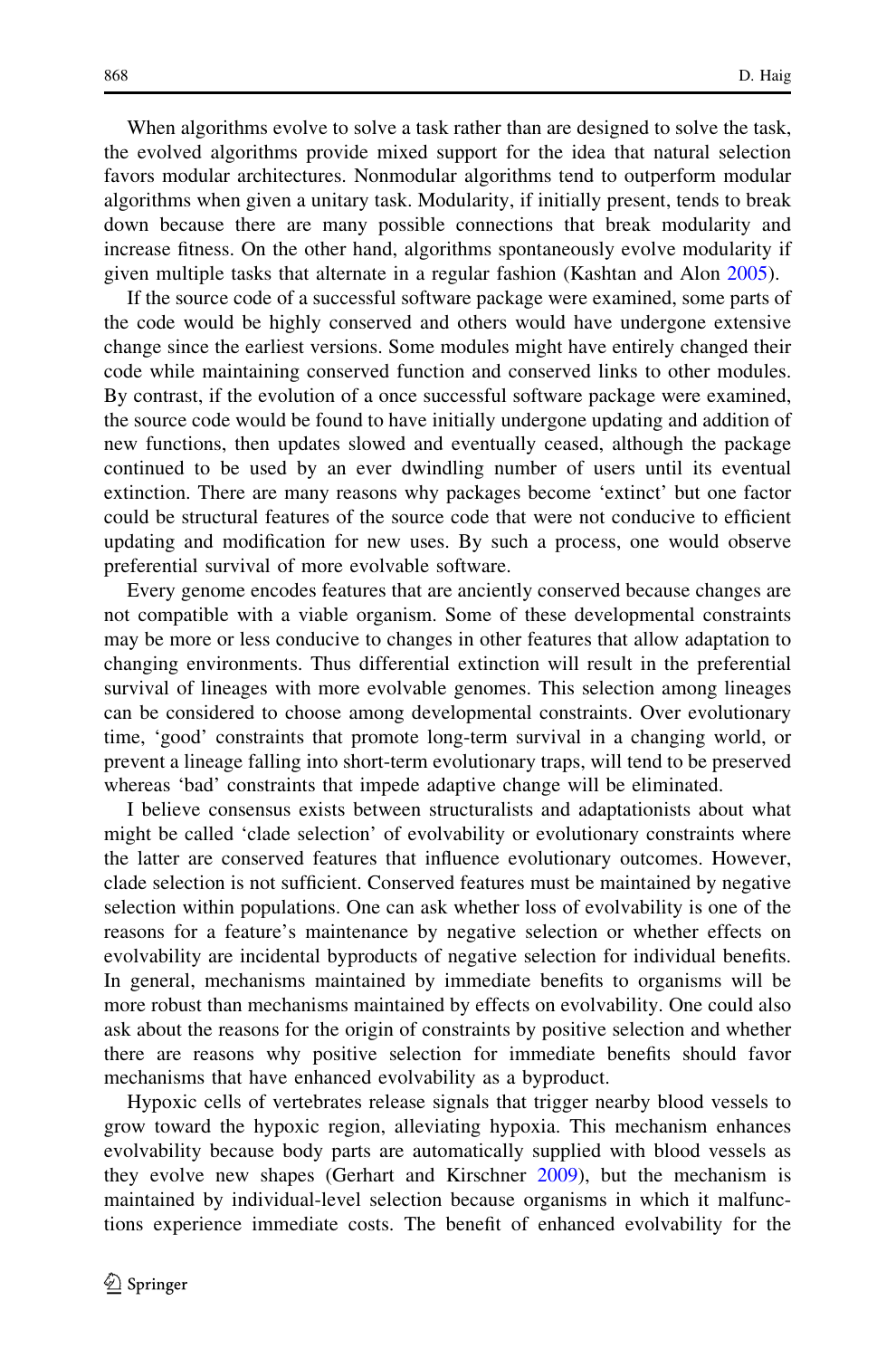lineage is an incidental byproduct of the individual-level benefit. Perhaps plastic mechanisms, as exemplified by the vascular response to hypoxia, are superior to rigid mechanisms because plastic mechanisms allow adaptive responses to environmental or within-population variation. Thus, facultative responses favored by individual benefits may also enhance evolvability.

One can retrospectively conclude that morphologically diverse clades have had more evolvable genomes than extinct clades or 'living fossils.' Many will be tempted to extrapolate that clades that have been evolvable in the past will be evolvable in the future, but past extinctions of previously dominant clades should temper enthusiasm for this prediction. One can more confidently predict that some lineages that are now judged to have been evolvable will become extinct.

## Formal causes

Selection chooses from a set of alternatives. In the formalism of the strategic gene (Haig [2012b](#page-14-0)), natural selection of 'allelic' differences requires three components of choice: a genetic difference; a phenotypic difference; and a selective environment. In this formalism, phenotype contains all things that differ, and environment all things that are the same, for the items of choice. Thus conserved features of bodies and genomes are part of the selective environment that chooses among genetic alternatives based on their phenotypes. The genetic variant chosen constitutes a record of the choice (Haig [2014\)](#page-14-0). When the choices of the environment are consistent and repeated, then one of the alternatives can become a fixed part of the selective environment for other choices. By this means, natural selection converts the variable (that which is selected) into the invariant (that which selects).

Processes by which genetic differences cause phenotypic differences can be considered efficient causes and those by which phenotypic differences cause differential genetic replication can be considered final causes. Such processes take place in evolved structures (let us call them bodies) that consist of physical stuff (material cause) and inherited information about past choices (formal cause) of which the genome is the 'textual' record. For each particular choice, the selective environment includes all aspects of bodies and genomes shared by the alternatives. Efficient and final causes are differences that make a difference (they involve implicit comparisons between things). Material and formal causes constitute what a thing *is* without comparison (Haig [2014\)](#page-14-0).

Genomic features are highly conserved if most genetic differences (mutations) have phenotypic effects that cause elimination of the difference (negative selection). These 'invariant' features of the genome, and the bodily forms they determine, are part of the selective environment that chooses among differences in less conserved parts of the genome. Conserved features of the body and genome are often more conservative than aspects of the 'external' environment and form the mechanistic basis of unity of type. These features confirm ''the structuralist intuition that complex systems play a causal role in determining their evolutionary fates" (Wagner [2014](#page-15-0), p. 18).

Vertebrates with two pairs of lateral appendages have moved from water, onto land, into air, back to water many times, and share many of their habitats with six-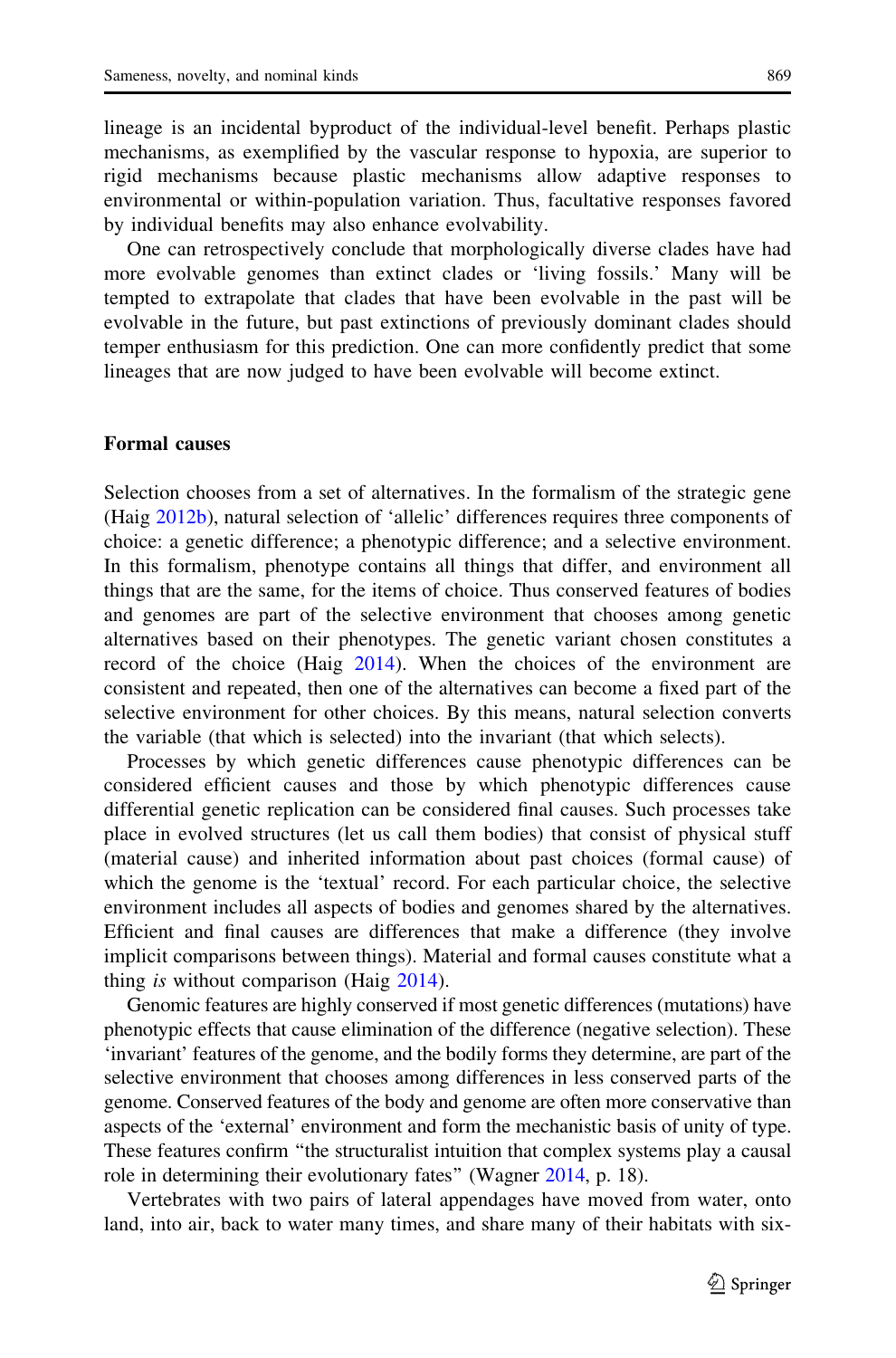<span id="page-13-0"></span>legged insects and eight-legged spiders. The original reasons why an ancestral vertebrate evolved two pairs of fins, whereas an ancestral insect evolved six pairs of legs and an ancestral spider eight pairs of legs, are probably lost in the depths of time. And these 'original' reasons are distinct from the reasons why these numbers have been maintained ever since by negative selection. Paired pectoral and pelvic appendages have been among the most highly-conserved elements of the selective environment in which the adaptive radiation of vertebrates has taken place. The body plans (Baupläne) of vertebrates, insects, and spiders can be judged retrospectively to have been stable platforms for evolutionary discovery.

Evolution is a recursive process that dissolves traditional distinctions between cause and effect when considering causal relations between biological kinds rather than between instances of those kinds (Haig [2014\)](#page-14-0). Genes have a causal role in the production of bodies and bodies a causal role in determining which genes survive the filter of natural selection. Form is shaped by genetic networks but form may persist while those networks are radically refashioned under the selective constraints of form. Where does continuity of form reside in the flux of efficient causes? Wagner [\(2014](#page-15-0)) would locate that continuity in Character Identity Networks (ChINs). These ''are the most conserved part of the gene regulatory network that underlies character development and, thus, are most consistently associated with manifest character identity" *(ibid. p. 186)*. But, given enough time, could not a ChIN be changed beyond recognition and yet a character remain 'the same'?

Capsid proteins of diverse viruses exhibit structural similarities that are unlikely to be explained by convergence despite an absence of detectable similarity in amino acid sequence (Bamford 2003). These proteins are encoded by DNA sequences that descend from an ancestral sequence that encoded an ancestral capsid protein more than a billion years ago. Although structural similarities suggest that capsid proteins are genetically homologous by the criterion of descent of their genes from a common template, no similarity can be detected in either the nucleic acid or amino acid sequence. We have returned full-circle to comparative morphology. Common ancestry is suggested by shared possession of 'double-barrel trimers' and 'jelly rolls' recognized by three-dimensional gestalt rather than linear sequence (Benson et al. 2004; Bamford et al. 2008). Form itself has dictated what has been conserved.<sup>2</sup>

Acknowledgments The manuscript has benefited from the comments of Peter Godfrey-Smith.

#### References

Bamford DH (2003) Do viruses form lineages across different domains of life? Res Microbiol 154:231–236

Benson SD, Bamford JKH, Bamford DH, Burnett RM (2004) Does common architecture reveal a viral lineage spanning all three domains of life? Mol Cell 16:673–685

Berkeley MJ (1857) Introduction to cryptogamic botany. Bailliere, London

Bamford DH, Grimes JM, Stuart DI (2008) What does structure tell us about virus evolution? Curr Opin Struct Biol 15:655–663

<sup>&</sup>lt;sup>2</sup> The 'story' has been retold so many times with embellishments, abbreviations, and subtle rewording that evidence of common ancestry is no longer detectable in the text but confined to structural features of the plot.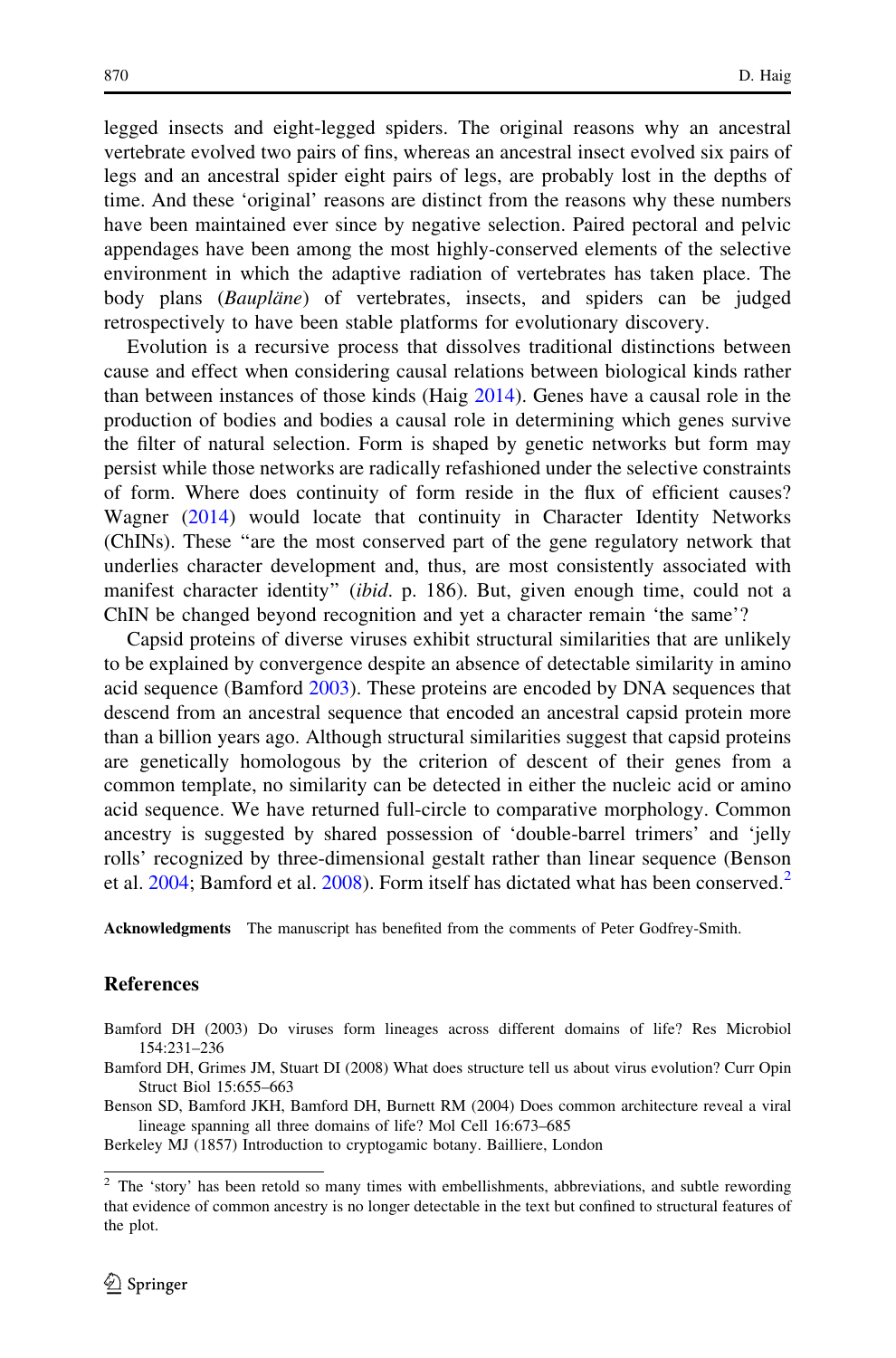- <span id="page-14-0"></span>Boke NH (1940) Histology and morphogenesis of the phyllode in certain species of Acacia. Am J Bot  $27.73 - 90$
- Brunekreef GA, Kraft HJ, Schoenmakers JGG, Lubsen NH (1996) Mechanism of recruitment of the lactate dehydrogenase-B/e-crystallin gene by the duck lens. J Mol Biol 262:629–639

Calcott B (2014) Engineering and evolvability. Biol Philos 29:293–313

Cartmill M (1994) A critique of homology as a morphological concept. Am J Phys Anthropol 94:115–123

- Chuong EV (2013) Retroviruses facilitate the rapid evolution of the mammalian placenta. BioEssays 35:853–861
- Chuong EB, Rumi MAK, Soares MJ, Baker JC (2013) Endogenous retroviruses function as speciesspecific enhancer elements in the placenta. Nat Genet 45:325–329
- Cohen CJ, Lock WM, Mager DL (2009) Endogenous retroviral LTRs as promoters for human genes: a critical assessment. Gene 448:105–114
- Darwin C (1859) On the origin of species by means of natural selection or the preservation of favoured races in the struggle for life. John Murray, London
- Emera D, Wagner GP (2012a) Transformation of a transposon into a derived prolactin promoter with function during human pregnancy. Proc Natl Acad Sci USA 109:11246–11251
- Emera D, Wagner GP (2012b) Transposable element recruitments in the mammalian placenta: impacts and mechanisms. Brief Funct Genomics 11:267–276
- Emera D, Casola C, Lynch VJ, Wildman DE, Agnew D, Wagner GP (2012) Convergent evolution of endometrial prolactin expression in primates, mice, and elephants through the independent recruitment of transposable elements. Mol Biol Evol 29:239–247
- Eshel I (1996) On the changing concept of evolutionary population stability as a reflection of a changing point of view in the quantitative theory of evolution. J Math Biol 34:485–510
- Fisher RA (1934) Indeterminism and natural selection. Philos Sci 1:99–117
- Fitch WM (1970) Distinguishing homologous from analogous proteins. Syst Zool 19:99–113

Gerhart J, Kirschner M (2009) The theory of facilitated variation. Proc Natl Acad Sci USA 104:8582–8589

- Gornik SG, Ford KL, Mulhern TD, Bacic A, McFadden GI, Waller RF (2012) Loss of nucleosomal DNA condensation coincides with appearance of a novel nuclear protein in dinoflagellates. Curr Biol 22:2303–2312
- Graw J (2009) Genetics of crystallins: cataract and beyond. Exp Eye Res 88:173–189
- Haig D (1993) Genetic conflicts in human pregnancy. Q Rev Biol 68:495–532
- Haig D (2008a) Placental growth hormone-related proteins and prolactin-related proteins. Placenta 29(suppl A):S36–S41
- Haig D (2008b) Conflicting messages: genomic imprinting and internal communication. In: D'Ettorre P, Hughes DP (eds) Sociobiology of communication. Oxford University Press, Oxford, pp 209–223
- Haig D (2012a) Retroviruses and the placenta. Curr Biol 22:R609–R613
- Haig D (2012b) The strategic gene. Biol Philos 27:461–479
- Haig D (2013) Genomic vagabonds: endogenous retroviruses and placental evolution. BioEssays 35:845–846
- Haig D (2014) Fighting the good cause: meaning, purpose, difference, and choice. Biol Philos. doi[:10.](http://dx.doi.org/10.1007/s10539-014-9432-4) [1007/s10539-014-9432-4](http://dx.doi.org/10.1007/s10539-014-9432-4)
- Hamilton WD (1966) The moulding of senescence by natural selection. J Theor Biol 12:12–45
- Hamilton WJ, Boyd DJ, Mossman HW (1947) Human embryology. Williams & Wilkins, Baltimore Hastings IM (2000) Models of human genetic disease: how biased are the standard formulae? Genet Res 75:107–114
- Kashtan N, Alon U (2005) Spontaneous evolution of modularity and network motifs. Proc Natl Acad Sci USA 102:13733–13778
- Lankester ER (1870) On the use of the term homology in modern zoology and the distinction between homogenetic and homoplastic agreements. Ann Mag Nat Hist 6:34–43
- Lynch M (2007) The evolution of genetic networks by non-adaptive processes. Nat Rev Genet 8:803–813
- Lynch VJ, Tanzer A, Wang Y, Leung FC, Gellersen B, Emera D, Wagner GP (2008) Adaptive changes in the transcription factor HoxA-11 are essential for the evolution of pregnancy in mammals. Proc Natl Acad Sci USA 105:14928–14933
- Lynch VJ, LeClerc RD, May G, Wagner GP (2011) Transposon-mediated rewiring of gene regulatory networks contributed to the evolution of pregnancy in mammals. Nat Genet 43:1154–1159
- Nag N, Peterson K, Wyatt K, Hess S, Ray S et al (2007) Endogenous retroviral insertion in Cryge in the mouse No3 cataract mutant. Genomics 89:512–520